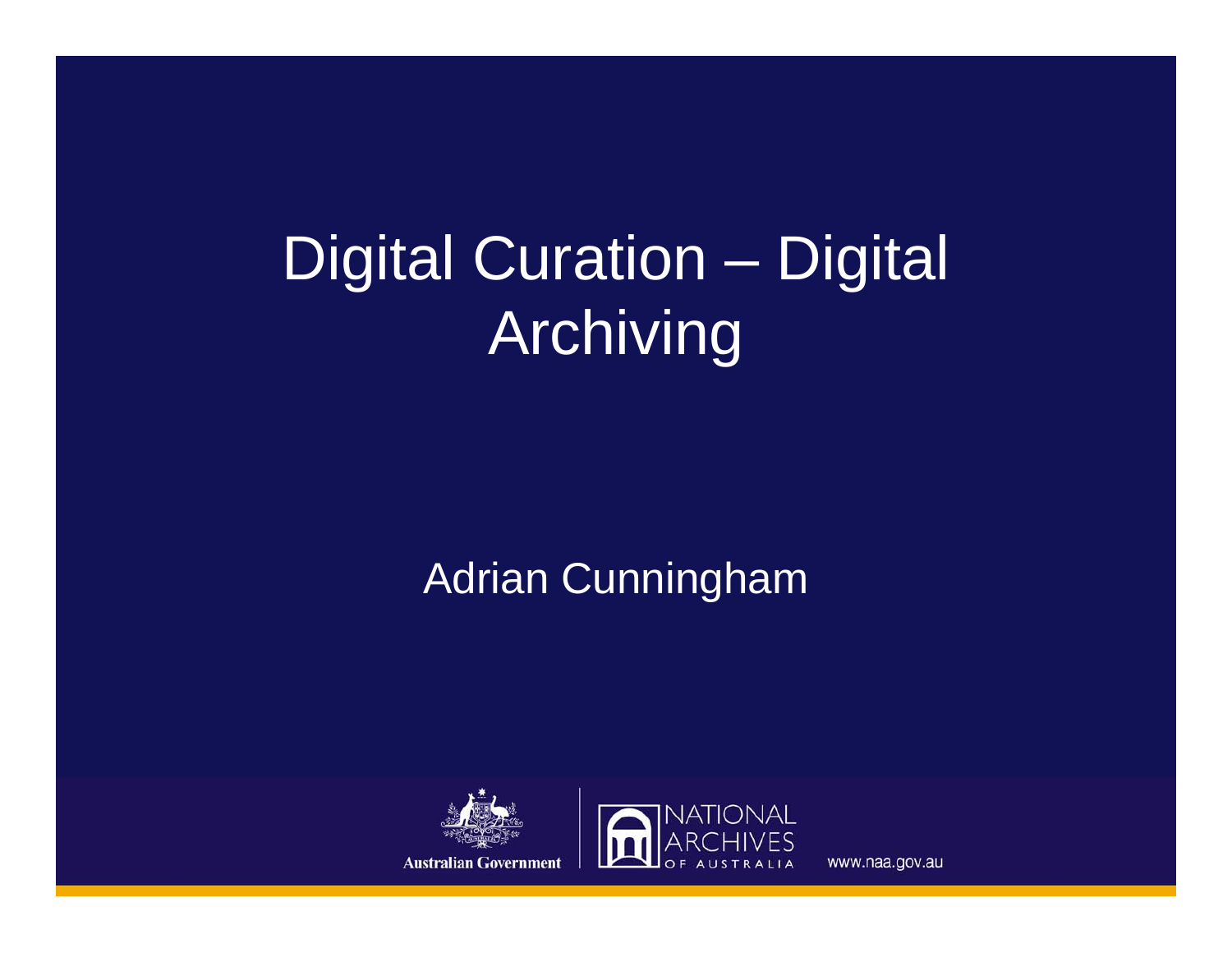## **Key Message no. 1**

Digital archiving is one form of digital curation

the two are not synonymous



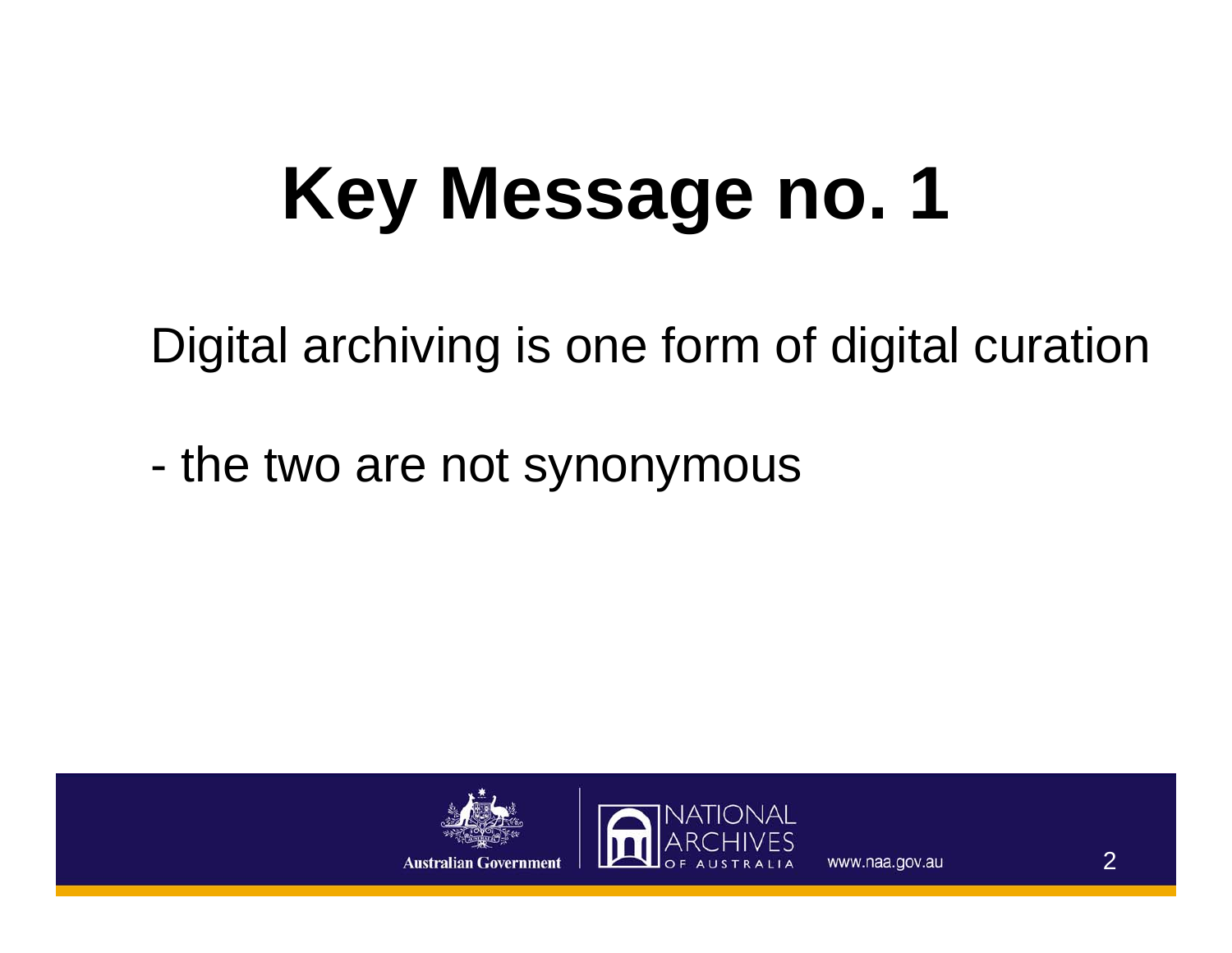## **Key Message no. 2**

Digital archives are different from digital libraries



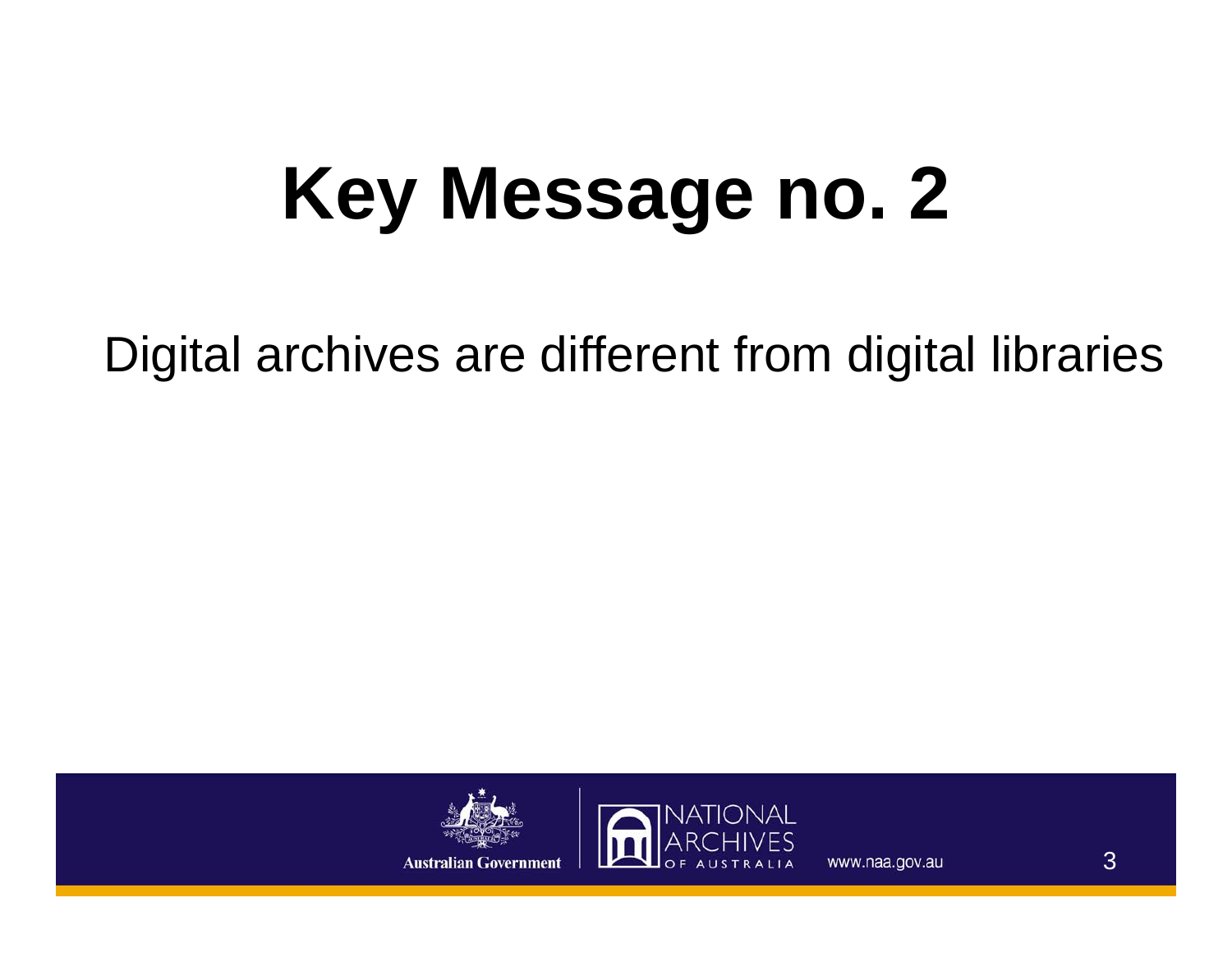## **Key Message no. 3**

Digital archiving requires active archival intervention across the entire records continuum



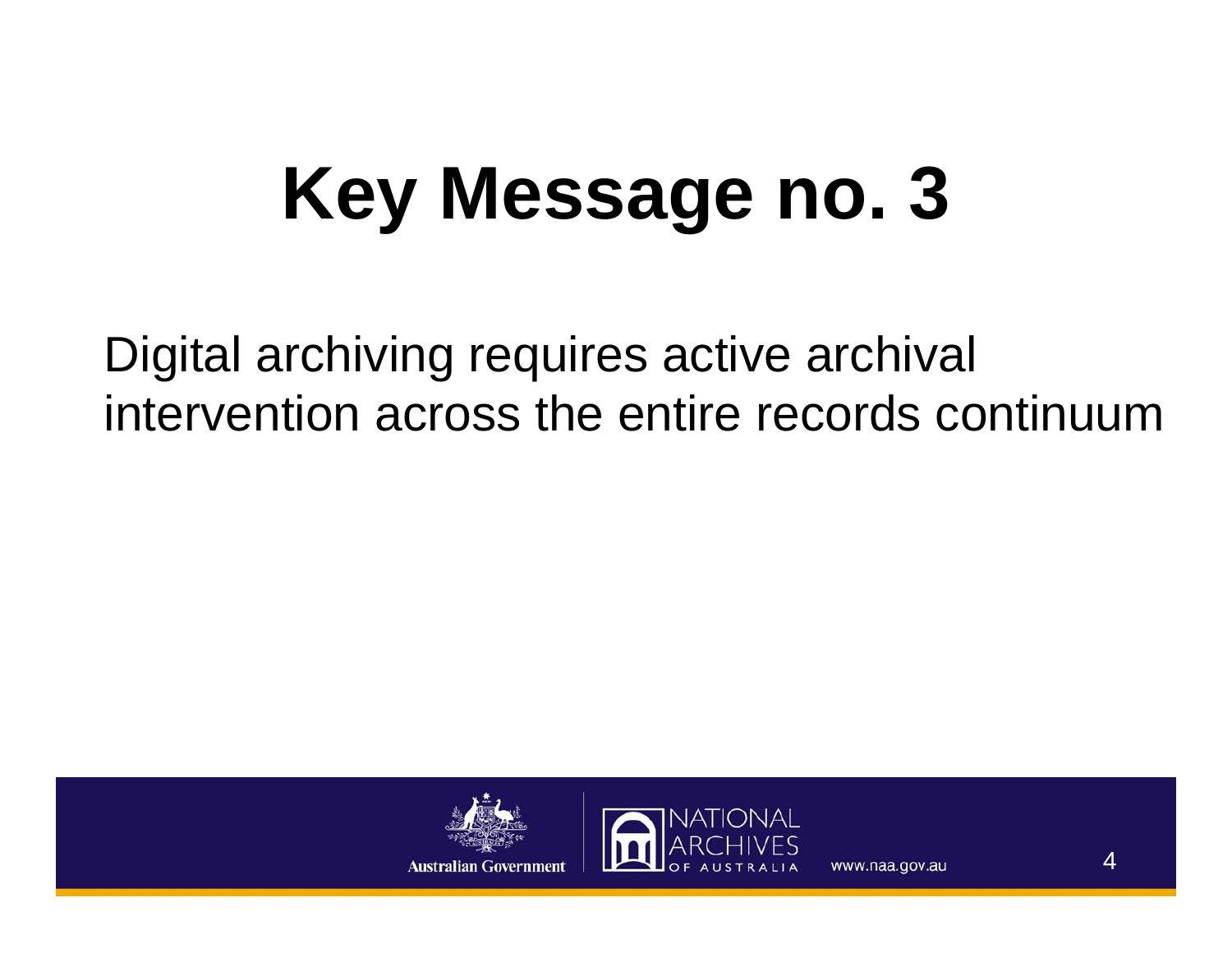## Improving Recordkeeping in the Australian Government

- •1990s NAA repositioned itself as a proactive enabler of good recordkeeping in agencies, providing standards/guidelines
- Response to deteriorating recordkeeping practices and the digital challenge
- Conceptual framework based on AS 4390 (1996)
	- Functional approach to recordkeeping
	- "DIRKS" methodology



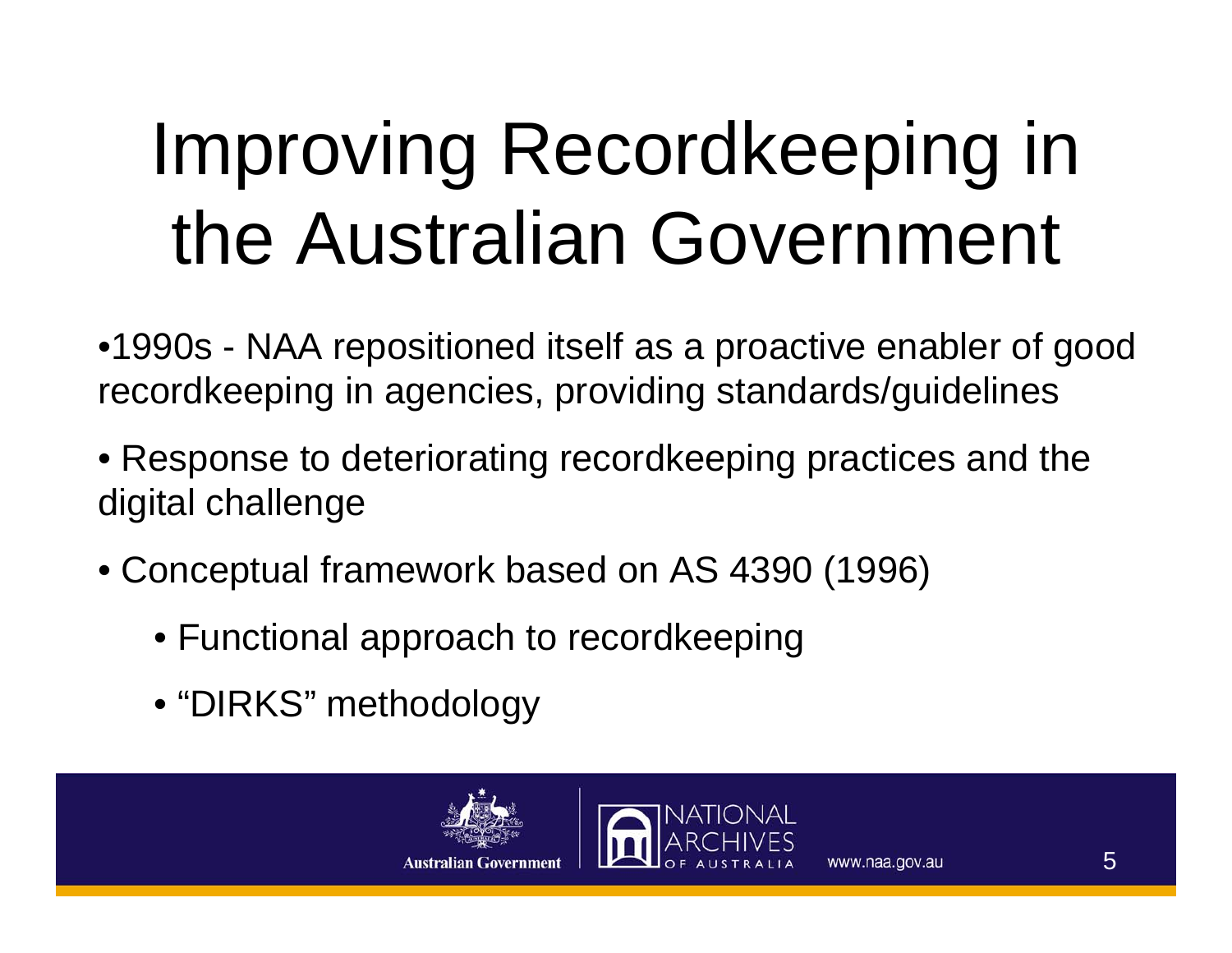## Improving Recordkeeping in the Australian Government (2)

- 1998 NAA/Monash Uni training course
- 2000 Release of *e-permanence* suite of standards and guidelines on NAA website
- 2002+ Audits of government recordkeeping by Auditor-**General**
- 2007 "Check-up" Recordkeeping health check selfdiagnostic toolkit
- 2007 Australian Compliance Standard for ISO 15489



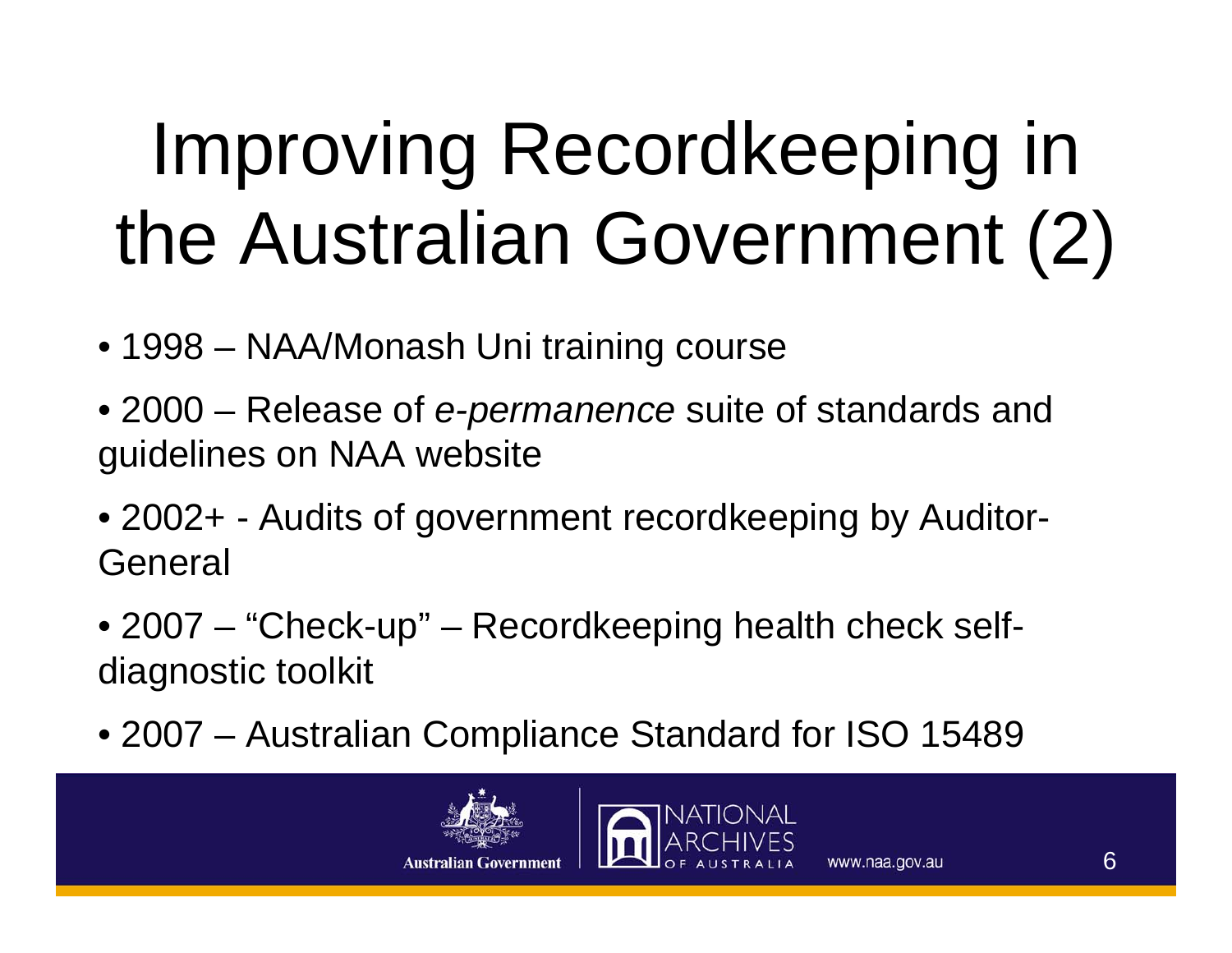#### NAA Digital Preservation Strategy

- Project commenced, 2001
- Green paper, 2002
- Uses open source XML technology to wrap and store 'normalised' digital records created in proprietary data formats
- Recommended standard archival data formats for use with digital records that are required for long-term retention/access
- Xena version 1.0 tools for normalising digital records, launched September 2004 - now up to Xena 3.0
- NAA digital repository/laboratory, 2005



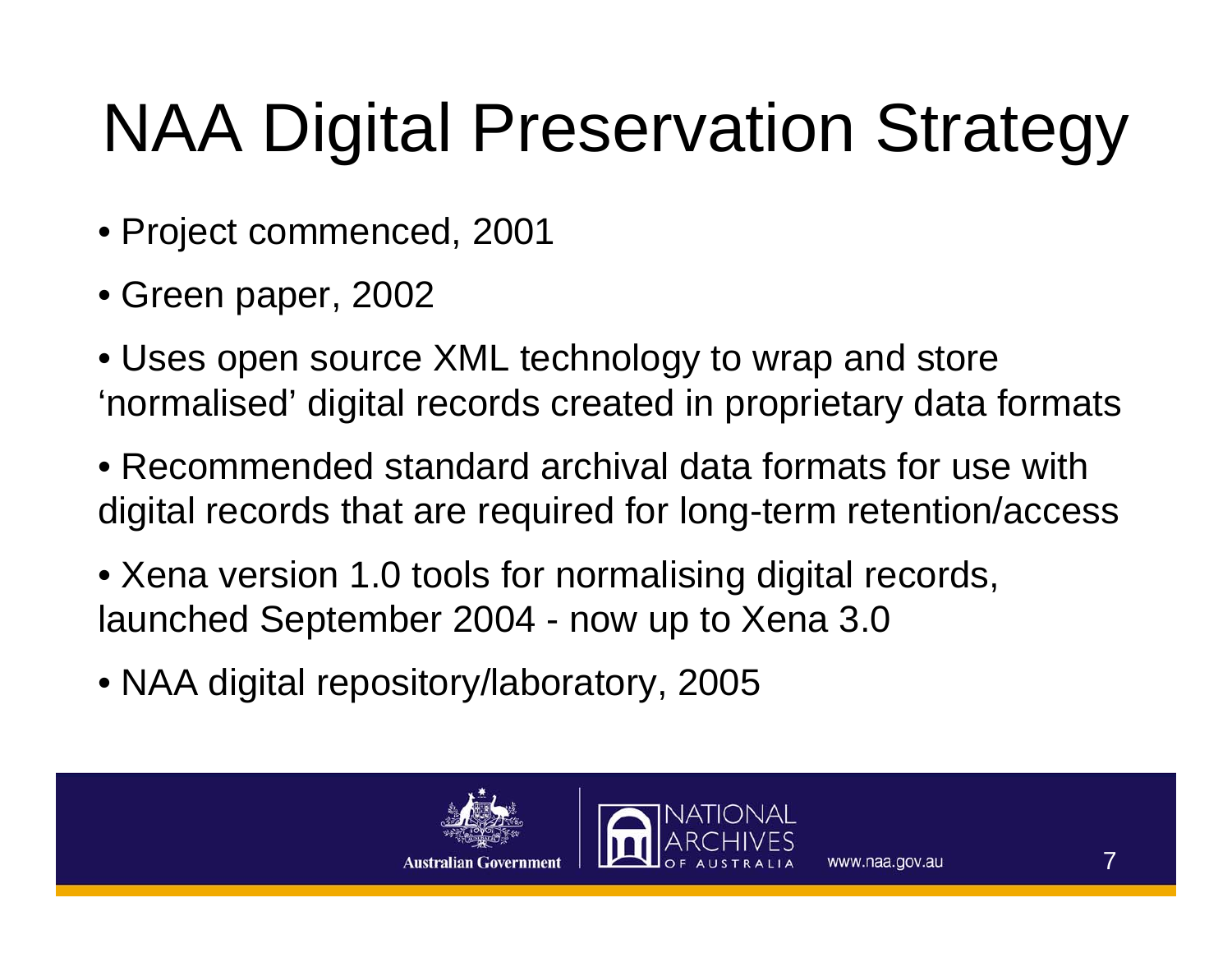#### **Migration Strategies – just say no**

- Use of File Format Registries (eg PRONOM)
- Has to be repeated every 3-5 years
- Expensive to maintain over the long term
- Every migration is 'lossy'
- Perpetuates a reliance on proprietary software



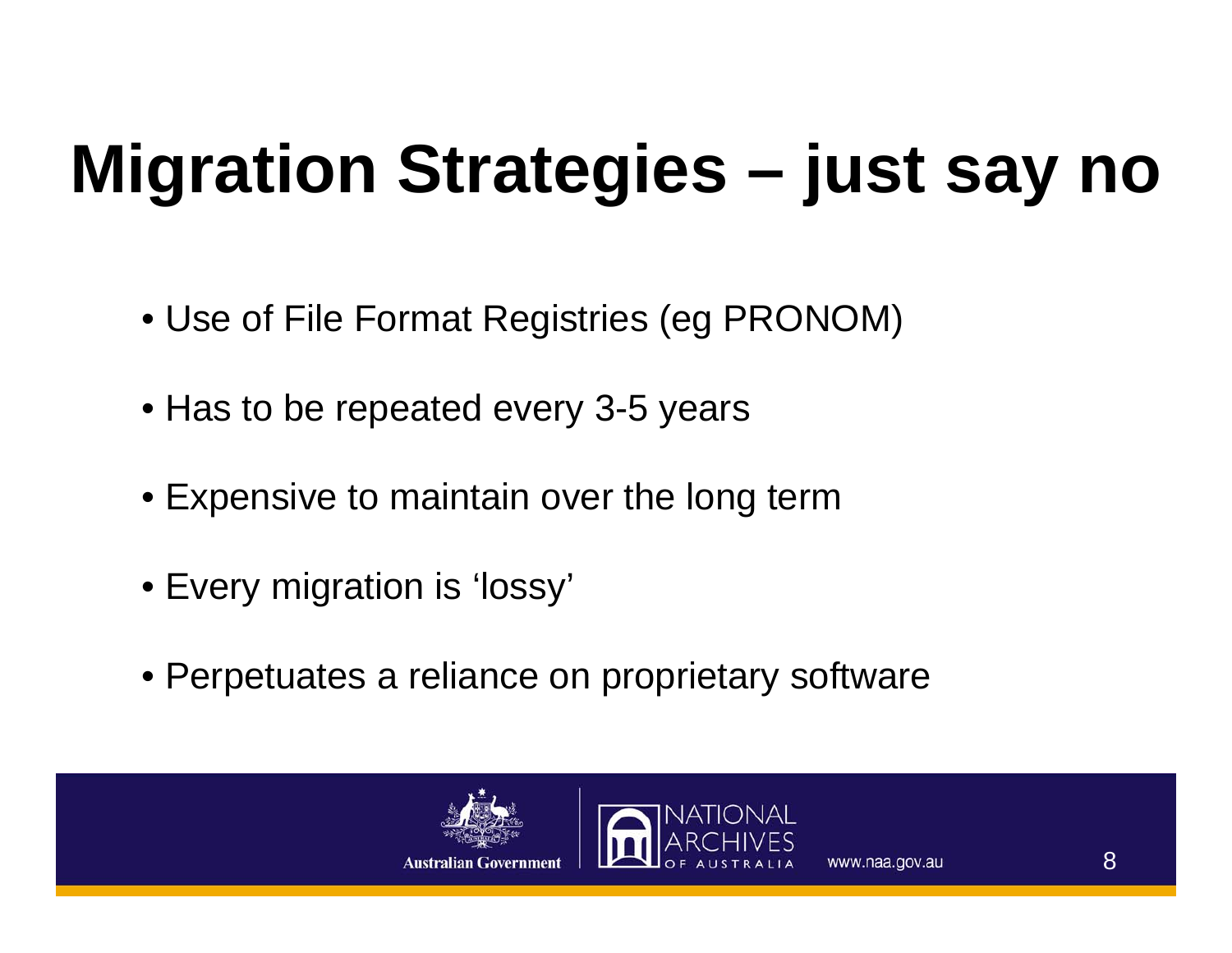## **Digital Records are Different**

- Digital Records are *mediated* by technology
- Preserving the object is meaningless

Need to focus on:

- - Interaction between data and technology that interprets the data
- - Determining what is archivally important about that interaction and its context (the *essence* of the record)
- - Creating and maintaining ability to repeat essence on demand in a sustainable manner



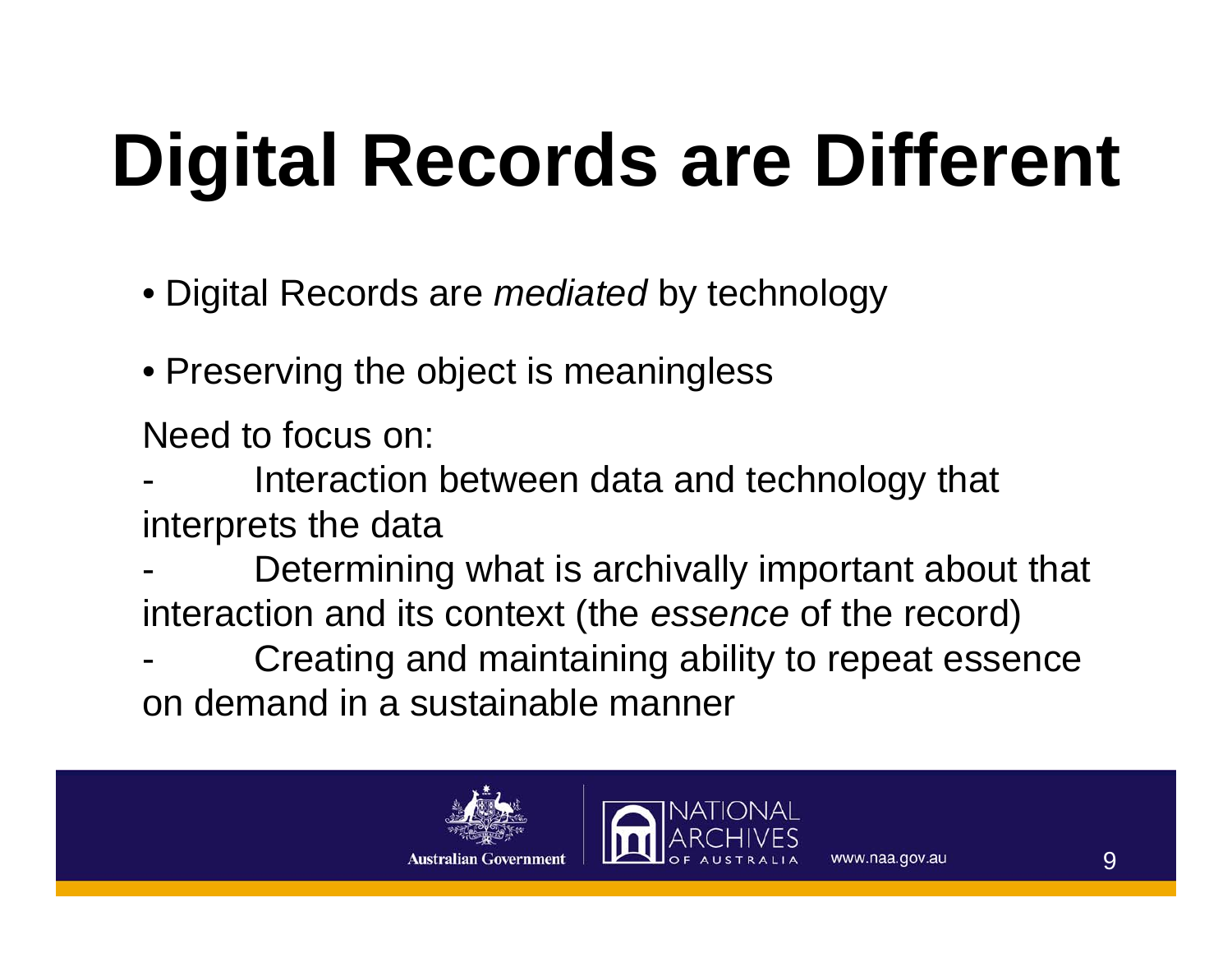### **Digital Records are 'Performances in Context'**

Researcher experiences the record via a performance



Preserve the performance and the contextual metadata and you have preserved the record

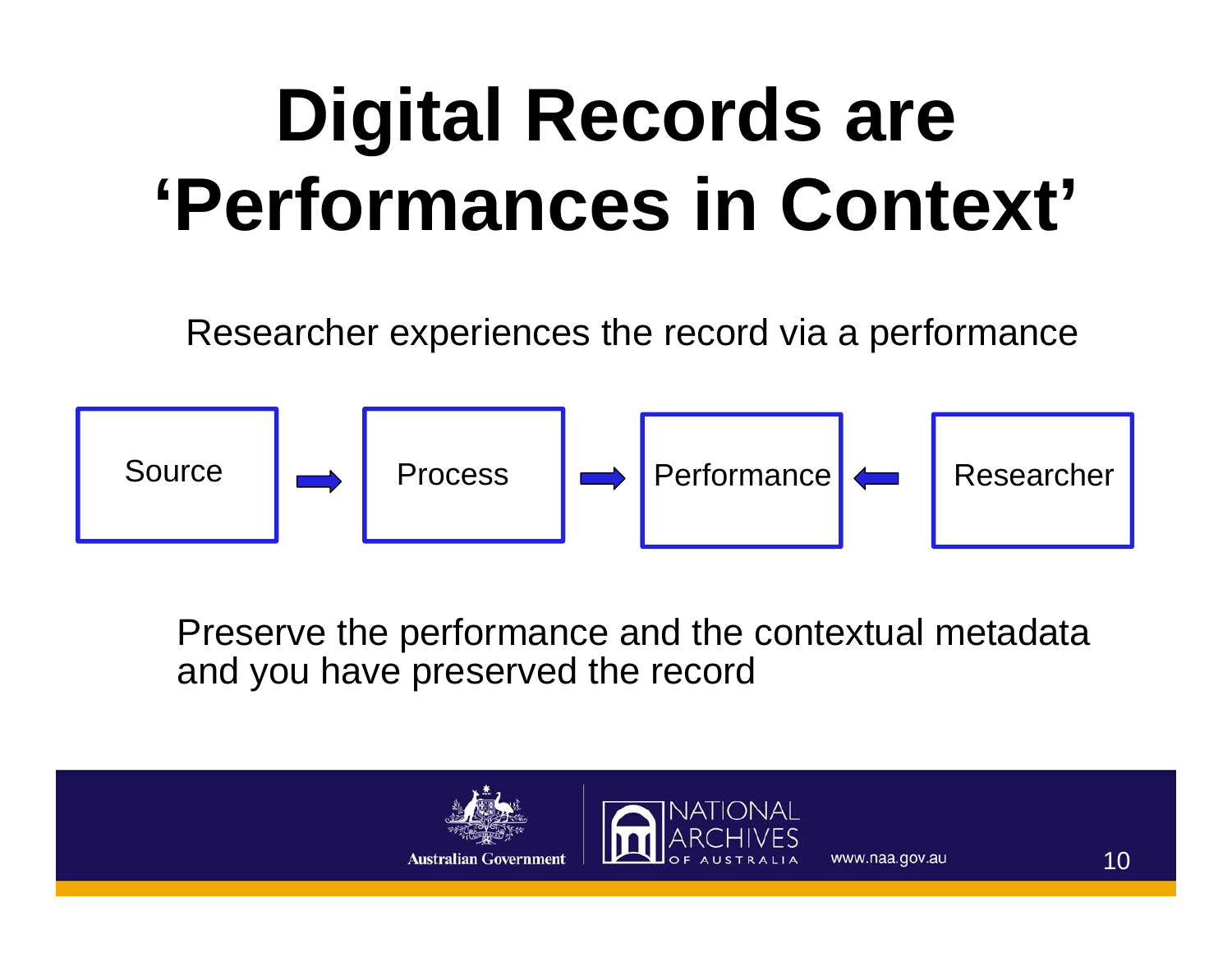## **The NAA and ODF**

- NAA joined OASIS Technical Committee in 2003
- A large percentage of government records are created using office applications (DOC, XLS, PPT)
- Xena OpenOffice plug-in uses a Java application with OO2.0 to produce normalised objects in ODF
- Over 30 other file formats can be normalised using other Xena plug-ins (eg MS Outlook, Project, HTML)



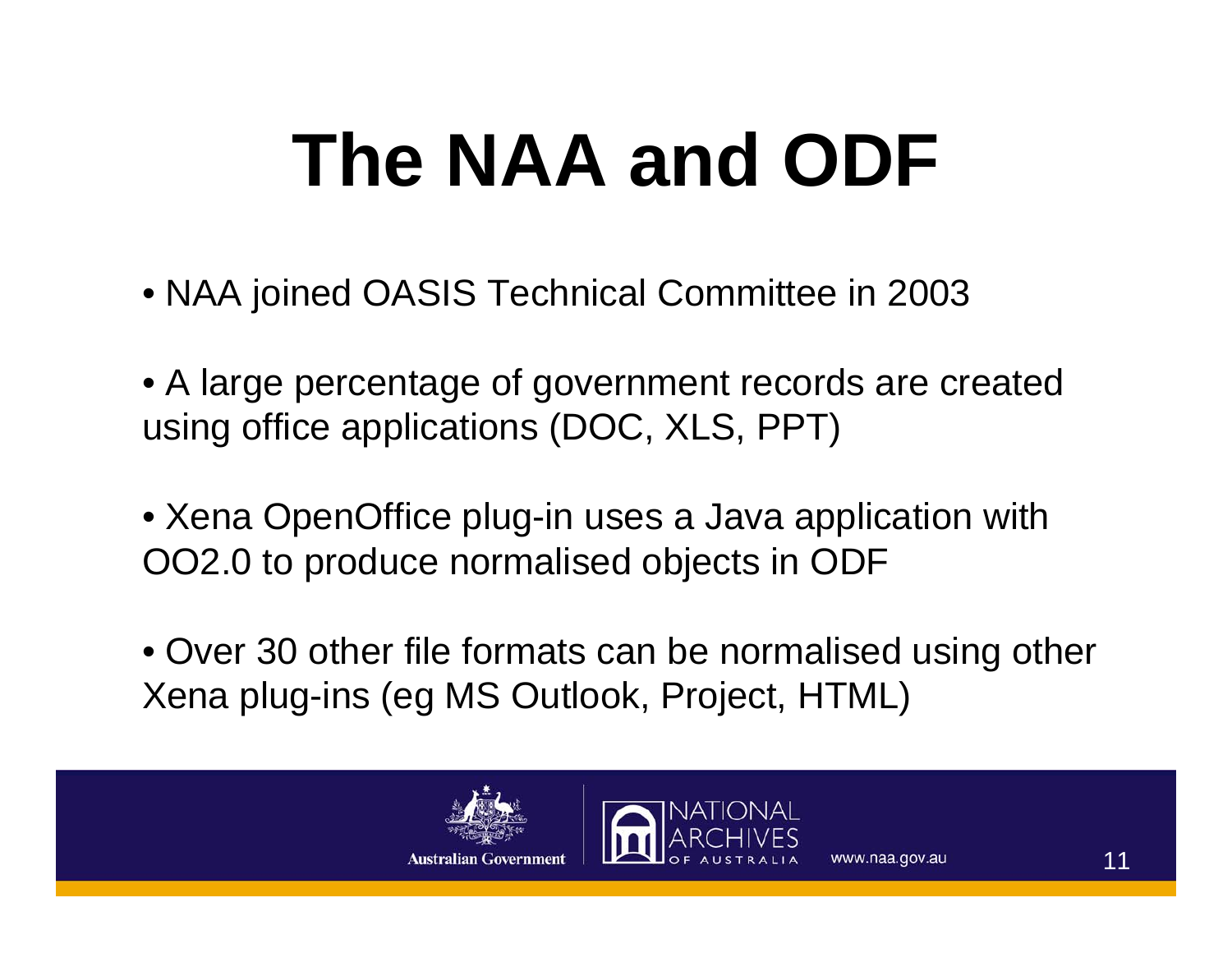#### NAA Digital Preservation Workflow

- •Transfer, 4 Weeks Quarantine, and Ingest
- •Normalisation of archival masters
- •XML wrapping and retention of original bitstream
- •Authenticity mechanisms checksums
- •Secure offline storage of preservation masters
- •Access copies stored in separate access repository



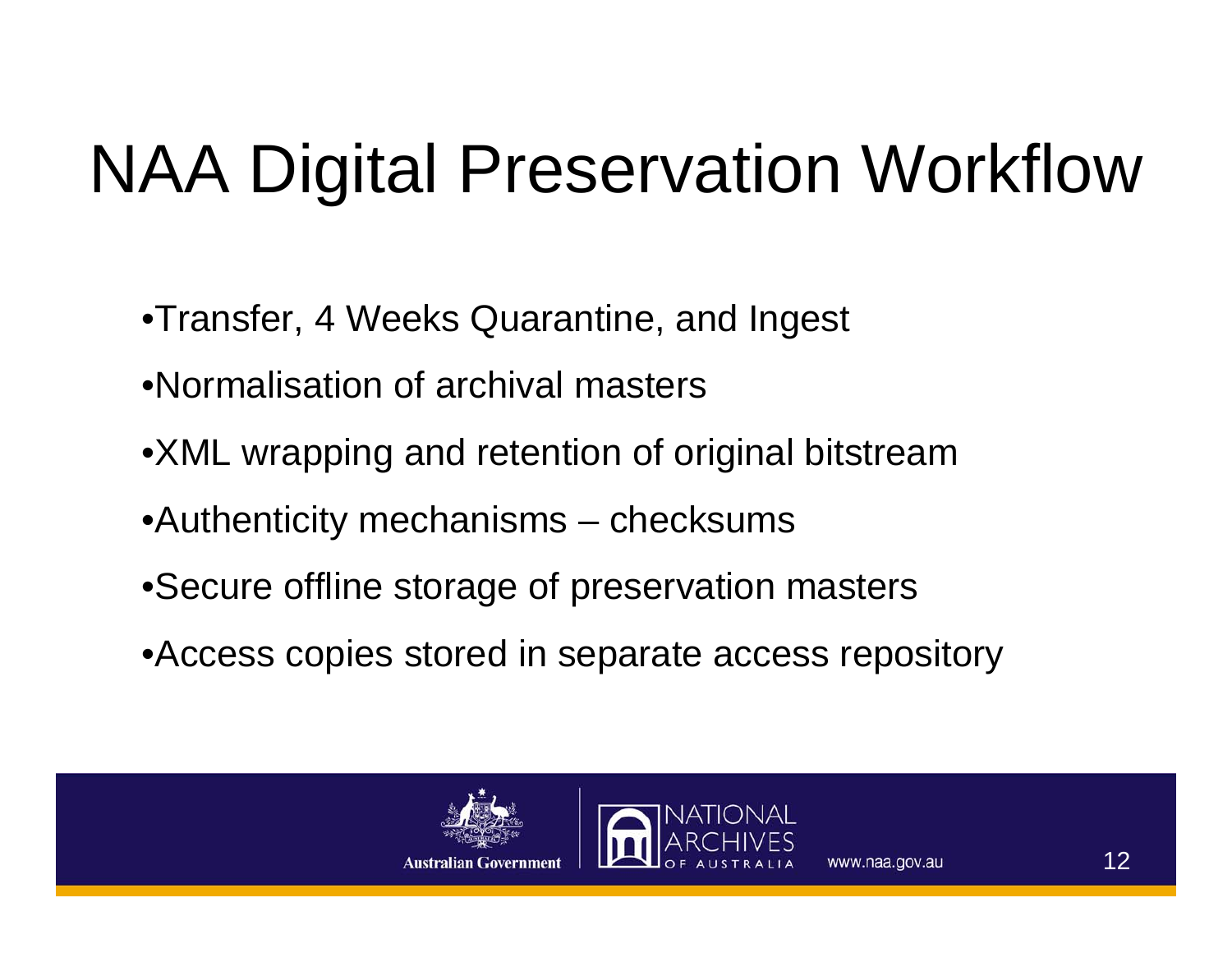# **Wider Application of Xena**

- Anyone with Java programming skills can use or extend/enhance the Xena source code, because it is open source
- The NAA has developed a "Xena lite" for use by Australian Government agencies to preserve non-archival digital records that need to be kept long term
- The NAA wants others to experiment with Xena
- A number of digital preservation initiatives are now basing their approach on open standards.



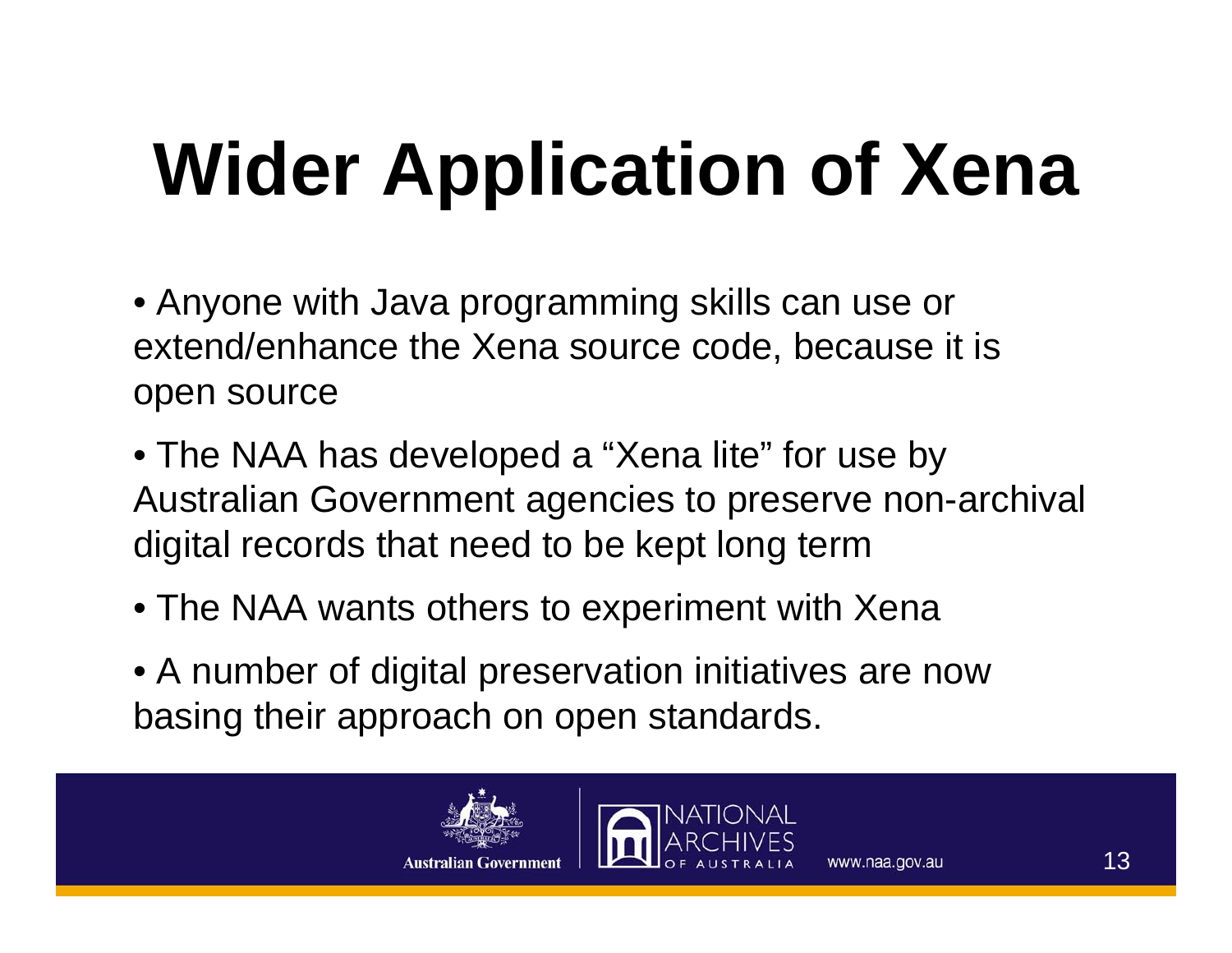## **Total Digital Archiving**

- Digital preservation is just one component of end-toend digital archiving
- MADIRA Project Managing Digital Records for Access
- Australasian Digital Recordkeeping Initiative [http://www.adri.gov.au](http://www.adri.gov.au/)



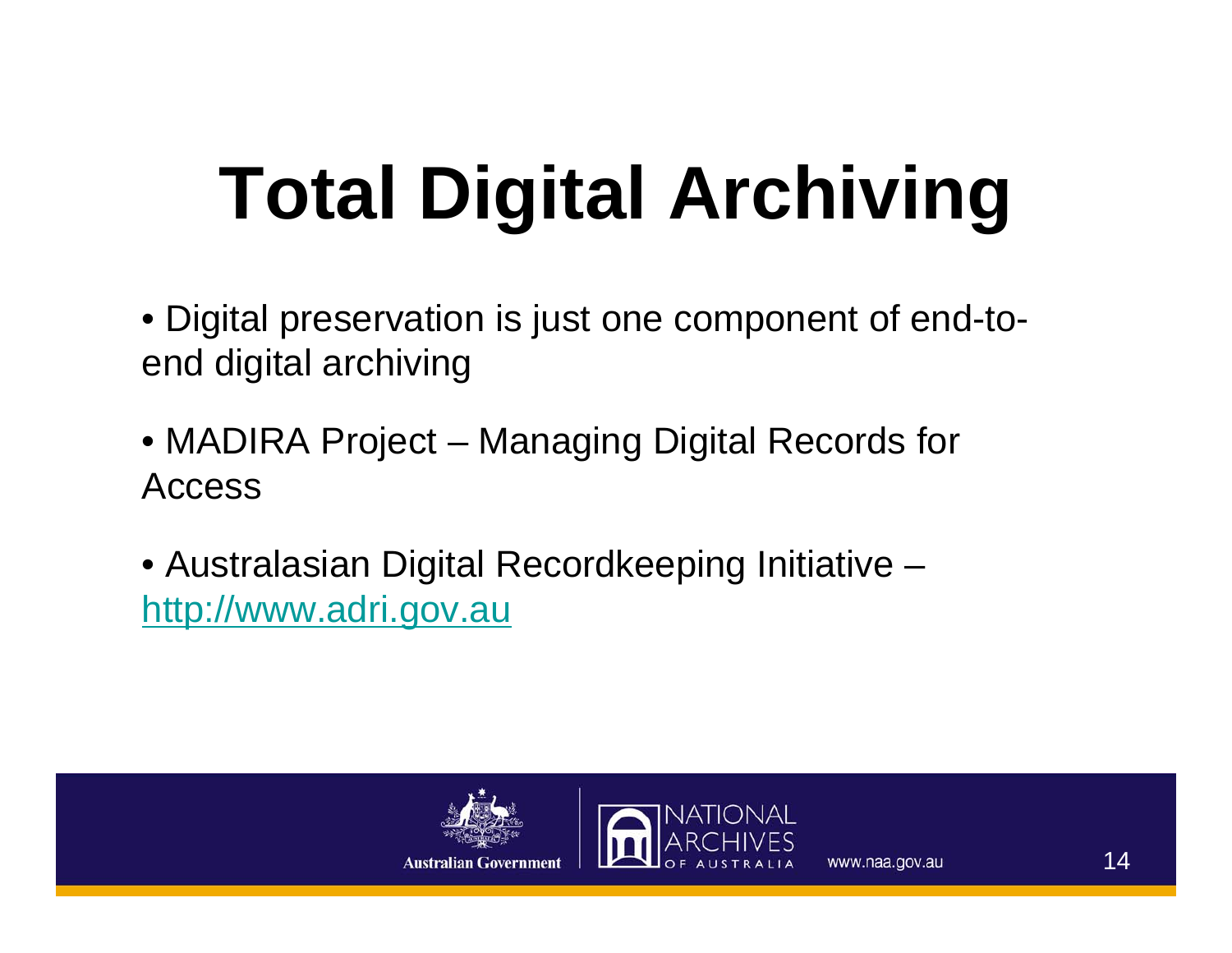## **Final Thoughts**

- Digital archiving capabilities are in short supply
- Just throwing software at the problem solves nothing
	- You have to know what records you need and how you are going to capture and manage them over time
- Its all about change management
- Records systems are social systems encourage peer and management pressure by making it easy for people to do the right thing
- Need for industrial scale implementations, not just research projects



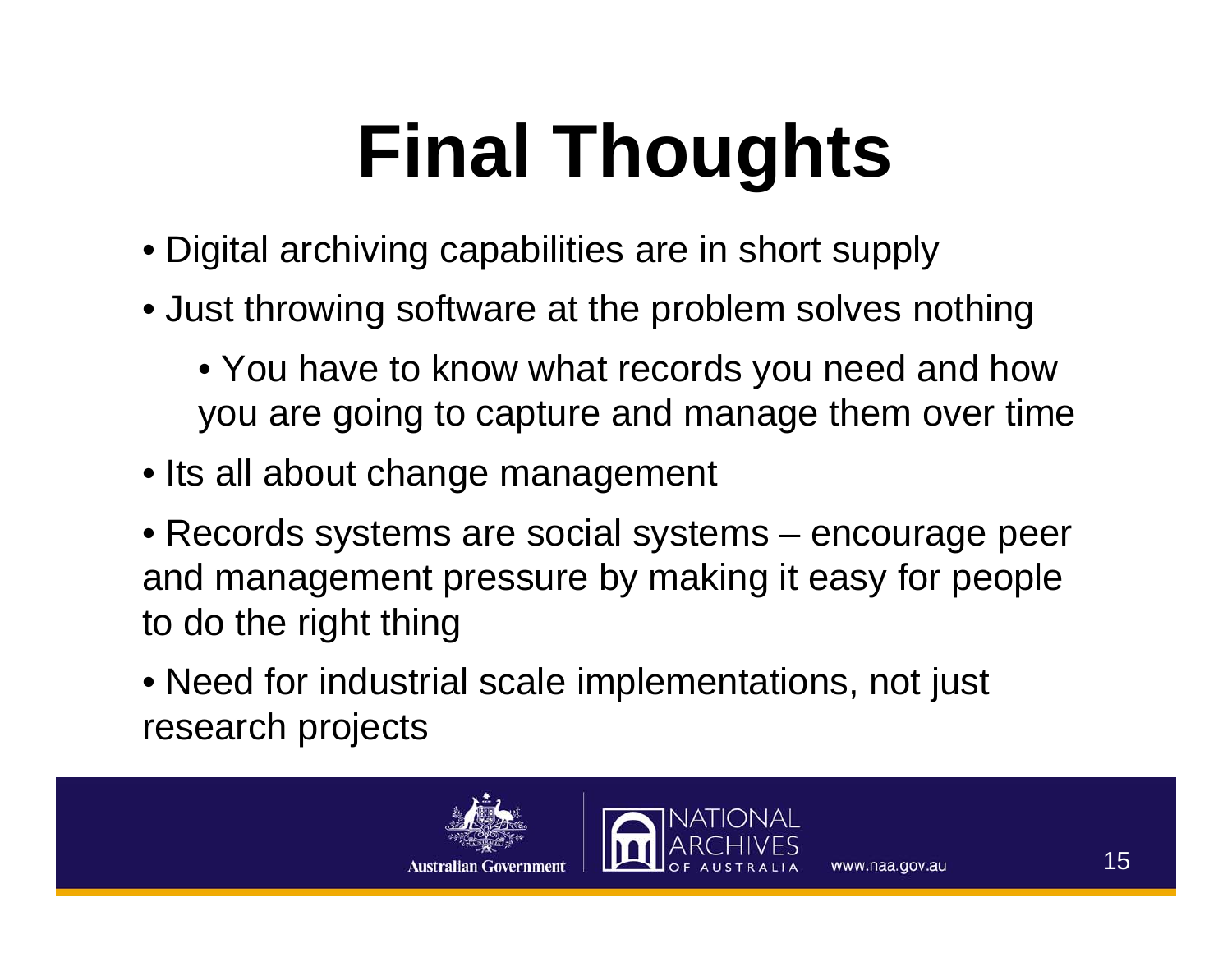